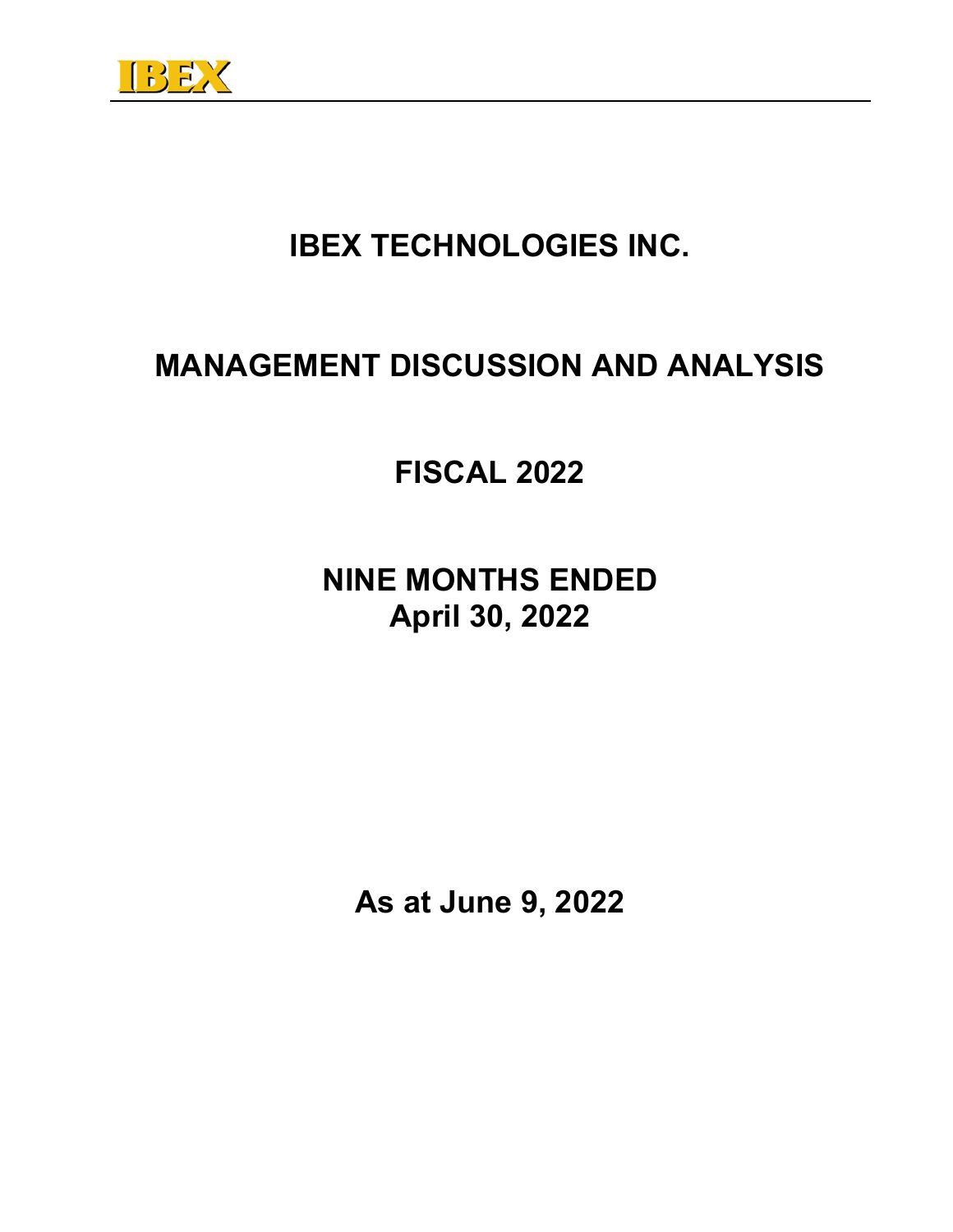

# MANAGEMENT DISCUSSION AND ANALYSIS FOR THE NINE MONTHS ENDED APRIL 30, 2022 June 9, 2022 TABLE OF CONTENTS

- 1. PREAMBLE
- 2 FORWARD-LOOKING STATEMENTS
- 3. INTRODUCTION TO IBEX
	- 3.1. Enzymes
	- 3.2. Arthritis Assays
- 4. RESULTS OF OPERATIONS: Q3 FISCAL 2022
	- 4.1. Summary of Quarterly Results
	- 4.2. Foreign Exchange
	- 4.3. Revenues for the Quarter
	- 4.4. Total expenses for the Quarter
		- 4.4.1. Cost of Sales
		- 4.4.2. Research and Development Expenses
		- 4.4.3. Selling, General and Administrative Expenses
- 5. RESULTS OF OPERATIONS: NINE MONTHS ENDED APRIL 30, 2022
	- 5.1. Summary of Results
	- 5.2. Foreign Exchange
	- 5.3. Revenues
	- 5.4. Total Expenses
		- 5.4.1. Cost of Sales
		- 5.4.2. Research and Development Expenses
		- 5.4.3. Selling, General and Administrative Expenses
- 6. LIQUIDITY AND CAPITAL RESOURCES
- 7. LOOKING FORWARD
- 8. RISKS AND UNCERTAINTIES
- 9. RELATED PARTY TRANSACTIONS
- 10. CRITICAL ACCOUNTING ESTIMATES
- 11. ACCOUNTING STANDARDS AND AMENDMENTS
- 12. OUTSTANDING SHARE DATA 12.1. Common Shares 12.2. Stock Options
- 13. COVID-19 IMPACT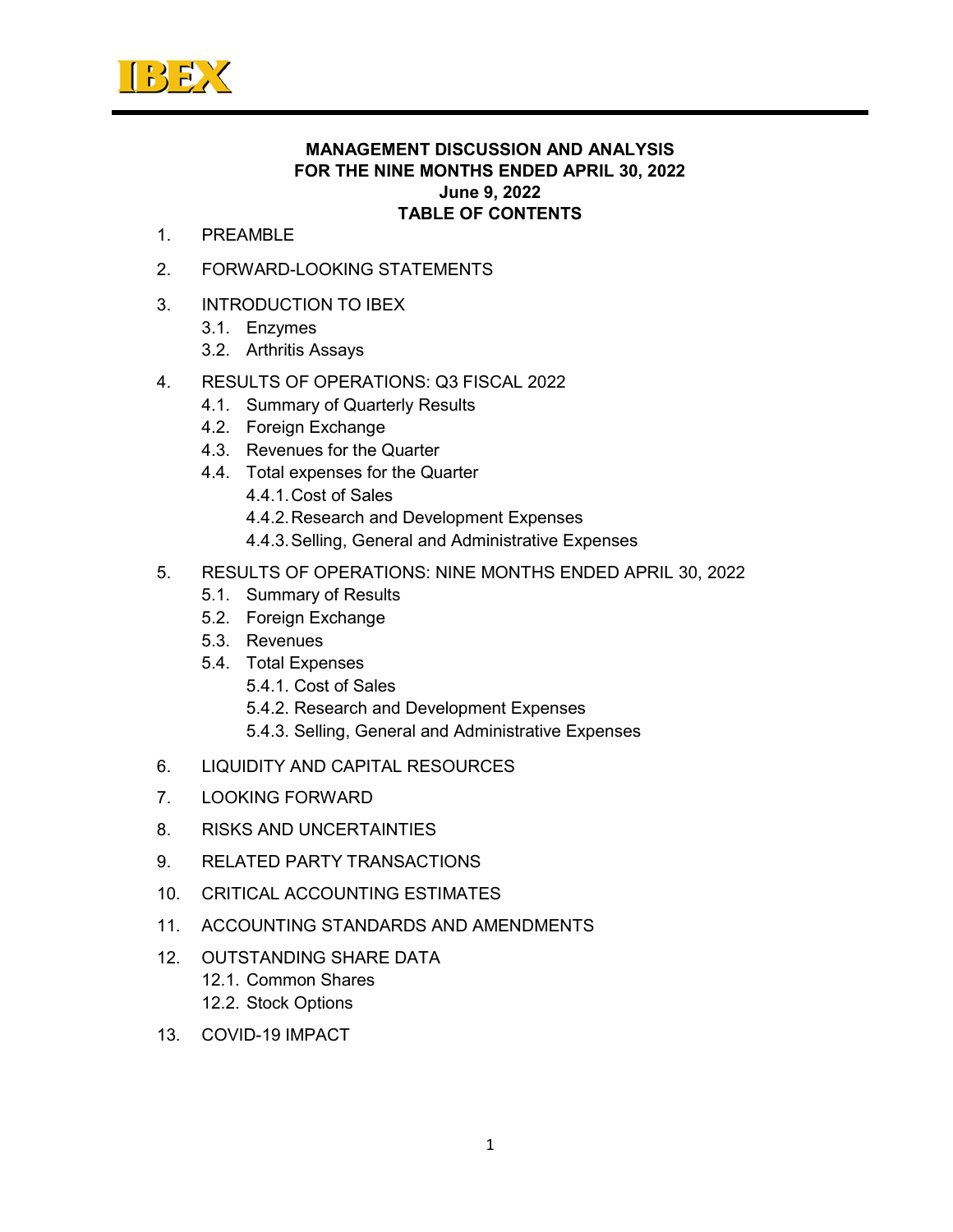

## MANAGEMENT DISCUSSION AND ANALYSIS

June 9, 2022

### 1 PREAMBLE

The following Management Discussion and Analysis ("MD&A") and the unaudited condensed interim consolidated financial statements ("interim financial statements") of IBEX Technologies Inc. (the "Company") were approved by the Audit Committee and the Board of Directors on June 9, 2022. This MD&A provides a review of the developments and results of operations of the Company during the quarter ended April 30, 2022 compared with the quarter ended April 30, 2021.

This MD&A should be read in conjunction with the Company's audited consolidated financial statements and notes thereto for the years ended July 31, 2021 and 2020.

The Company's interim financial statements are prepared in accordance with International Financial Reporting Standards ("IFRS"). Additional information relating to the Company, including the Company's Proxy Circular, can be found on SEDAR at www.sedar.com.

Where "IBEX" or "the Company" is used, it refers to IBEX Technologies Inc. and its' wholly owned subsidiaries, unless otherwise indicated. All amounts are in Canadian dollars, unless otherwise indicated.

#### 2 FORWARD-LOOKING STATEMENTS

This document contains forward-looking statements that reflect the Company's current expectations regarding future events. Any such statements are subject to risks and uncertainties that could cause actual results to differ materially from those projected in these forward-looking statements. For more information on the Company's risks and uncertainties relating to these forward-looking statements, please refer to the risks and uncertainties section of the MD&A.

## 3 INTRODUCTION TO IBEX

#### 3.1 Enzymes

The Company, through its wholly owned subsidiary, IBEX Pharmaceuticals Inc., manufactures and markets enzymes for biomedical use.

The Company's products are sold directly by the Company to manufacturers of medical devices, quality control labs, low molecular weight heparin manufacturers and academic research institutions.

Heparinase I is the most important of the IBEX enzymes. Its potential lies in its ability to cleave heparin and low molecular weight heparins and thereby neutralize the effects of heparin and heparinoids, which are drugs commonly used in hospitals and which interfere with hemostasis tests. Heparinase I recognizes and cleaves a pentasaccharide sequence which occurs in both unfractionated heparin and the low molecular weight heparins, thereby neutralizing their anticoagulant activity and thus facilitating the accurate measurement of hemostasis.

IBEX heparinase I is made via a proprietary process and is the only heparinase I approved for use in clinical diagnostics in North America and Europe.

The Company also makes enzymes which are used in producing diagnostic tests for acetaminophen poisoning and enzymes which are used in tests for homocystinuria.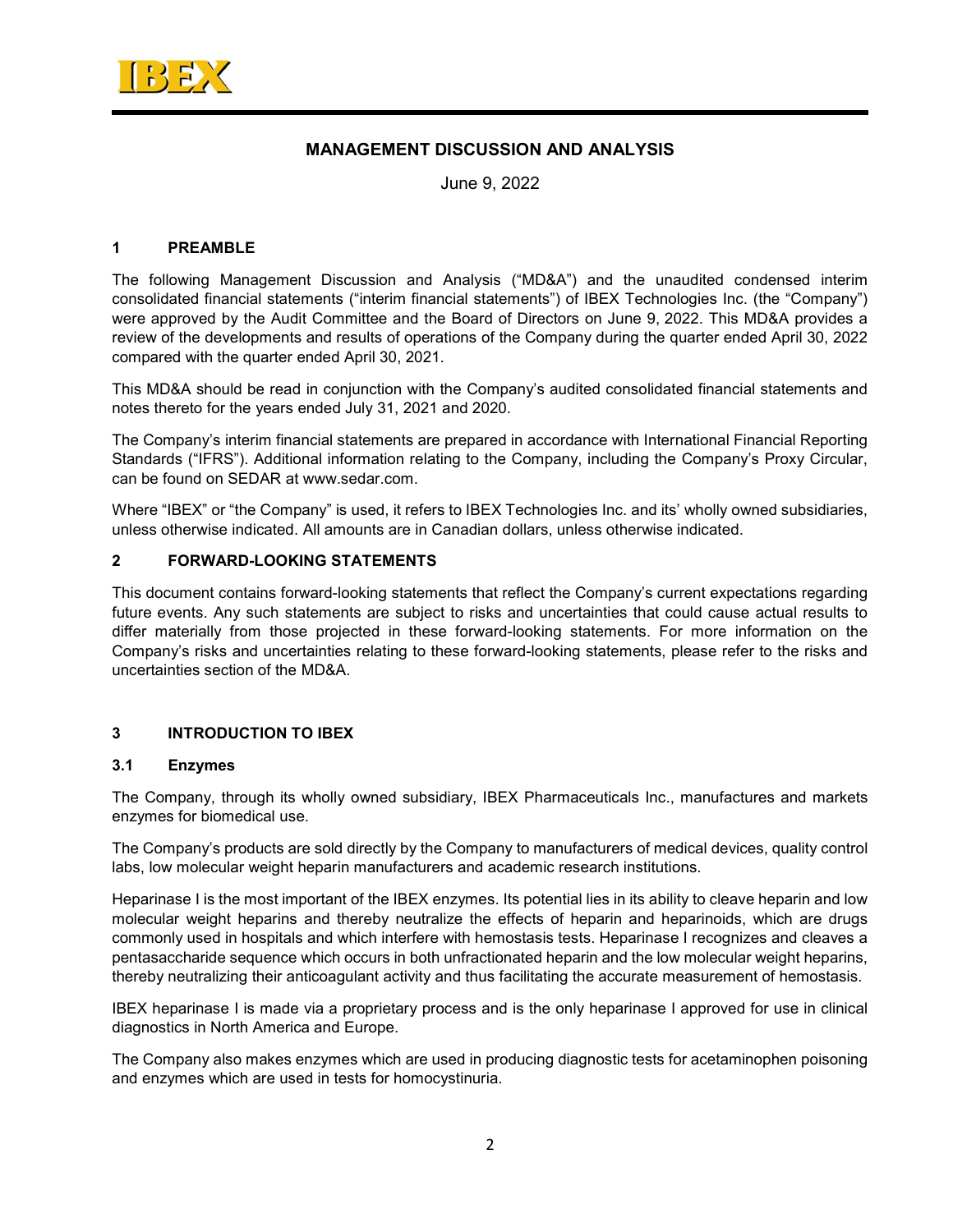

In addition to making and selling enzymes, IBEX also provides lyophilization services for the making of disposable medical diagnostic device components used in the hemostasis point-of-care market

## 3.2 Arthritis Assays

IBEX develops, manufactures and sells arthritis assay kits which enable the study of both the synthesis and degradation of cartilage components. These assays are powerful tools in the study of osteo and rheumatoid arthritis. These assays are a result of both internal research and development, and the in-licensing of technology from academic research institutions.

IBEX arthritis diagnostic kits and services are marketed and sold for research use only ("RUO") to pharmaceutical companies, clinical research organizations and academic institutions. These diagnostic kits are marketed through distributors in Europe and Japan, and directly by IBEX in North America and the rest of the world. The kits are produced in IBEX facilities.

## 4 RESULTS OF OPERATIONS: Q3 FISCAL 2022

#### 4.1 Summary of Quarterly Results

The following table is a summary of selected quarterly consolidated financial information of the Company for each of the eight most recently completed quarters.

| (in thousands of                         |             | Q <sub>3</sub> |             | Q2          |             | Q <sub>1</sub> |                          | Q4          | 12 Mo Ending<br>April 30 |                  |
|------------------------------------------|-------------|----------------|-------------|-------------|-------------|----------------|--------------------------|-------------|--------------------------|------------------|
| dollars, excluding<br>per share amounts) | F2022<br>\$ | F2021<br>\$    | F2022<br>\$ | F2021<br>\$ | F2022<br>\$ | F2021<br>\$    | F2021<br>\$              | F2020<br>\$ | 2022<br>\$               | 2021<br><b>S</b> |
| - Revenues                               | 2,209       | 1,468          | 1,832       | 1,313       | 1,781       | 1,165          | 1,361                    | 1,447       | 7,183                    | 5,393            |
| - Net earnings                           | 570         | 334            | 405         | 249         | 665         | 150            | 29                       | 304         | 1,669                    | 1,037            |
| - Earnings per<br>common share           | 0.02        | 0.01           | 0.02        | 0.01        | 0.03        | 0.01           | $\overline{\phantom{0}}$ | 0.01        | 0.07                     | 0.04             |
| - Comprehensive<br>income                | 570         | 334            | 405         | 249         | 665         | 150            | 29                       | 316         | 1,669                    | 1,049            |
| - EBITDA                                 | 687         | 432            | 496         | 348         | 763         | 246            | 343                      | 230         | 2,289                    | 1,256            |

#### Net Earnings for the Quarter

The Company recorded net earnings of \$569,602 during the third quarter ended April 30, 2022, an increase of \$236,093 (71%) compared to prior year. The positive change is explained by an increase in revenues of \$741,569 (see section 4.3), partially offset by an increase in expenses of \$505,476 (see section 4.4).

The above led the Company to record an EBITDA for the quarter of \$686,674 versus \$432,317 last year, an increase of \$254,357.

It should be noted that Earnings Before Interest, Tax, Depreciation & Amortization ("EBITDA") is not a performance measure defined by IFRS, but we, as well as investors and analysts, consider that this performance measure facilitates the evaluation of our ongoing operations and our ability to generate cash flows to fund our cash requirements,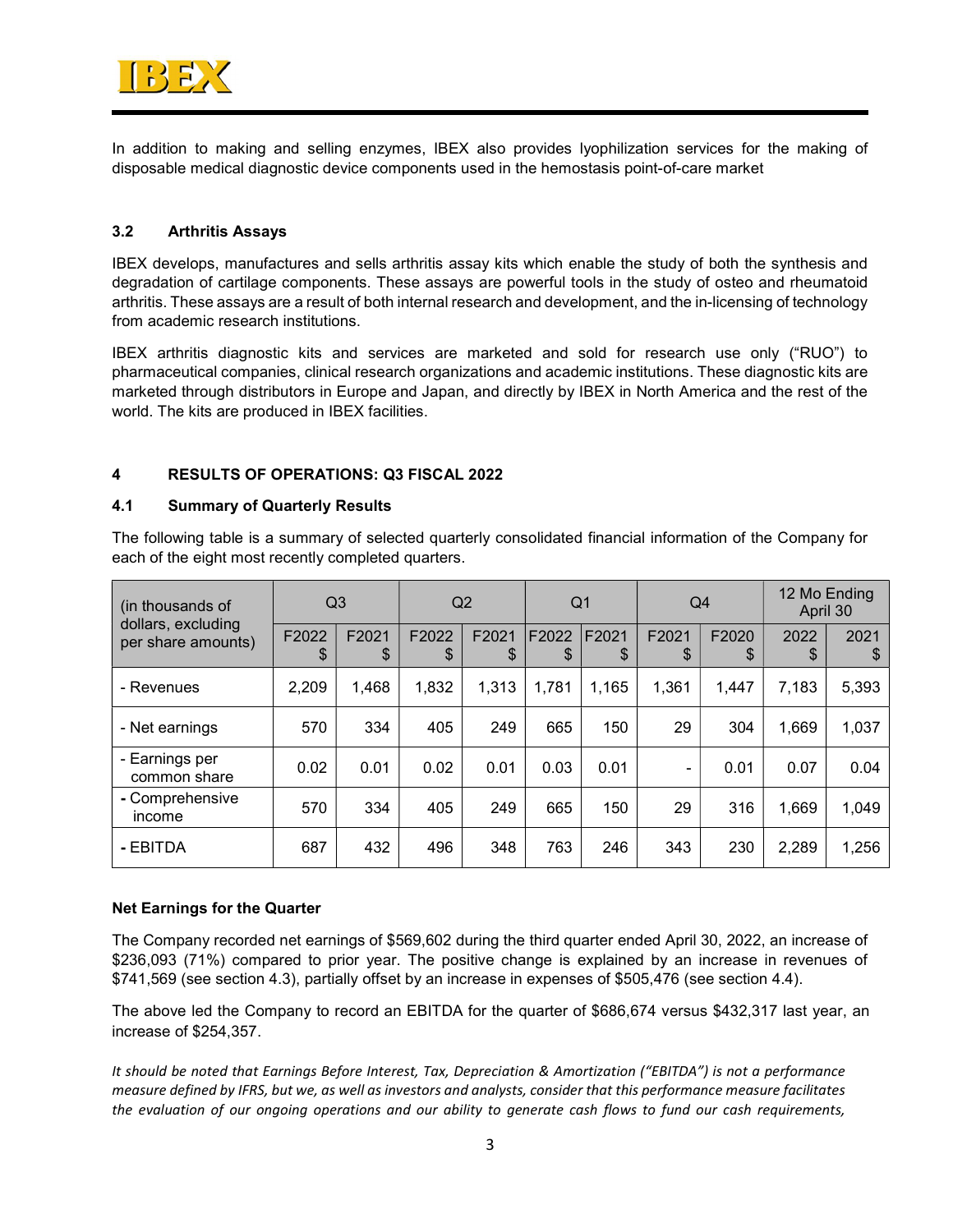

including our capital expenditures program. Note that our definition of this measure may differ from the ones used by other public corporations. The elements include in the Company's EBITDA are: Net earnings (loss), Depreciation of property, plant, equipment and intangible assets, Depreciation of right-of-use assets, Interest-Net, Income tax expense (recovery).

## 4.2 Foreign Exchange

The tables below show the fluctuation in the Canadian/US dollar exchange rates which can have a significant impact on the Company's results. Average rates are used to translate revenues and expenses for the period mentioned; closing rates are used to translate assets and liabilities of foreign operations, as well as monetary assets and liabilities at the end of the reporting period.

| Consolidated foreign exchange (gain) loss for the quarter |                   |                   |
|-----------------------------------------------------------|-------------------|-------------------|
| Quarter ended                                             | April 30,<br>2022 | April 30,<br>2021 |
| Balance sheet revaluation                                 |                   |                   |
| US cash                                                   | (\$2,760)         | \$102,058         |
| • US Trade receivables                                    | (\$3,323)         | \$13,835          |
| • Other US accounts                                       | \$5               | \$7,238           |
| Total (gain) / loss on revaluation                        | (\$6,078)         | \$123,131         |

| Canadian/US dollar |                   |                   |
|--------------------|-------------------|-------------------|
| Quarter ended      | April 30,<br>2022 | April 30,<br>2021 |
| Average rate       | 1.2667            | 1.2590            |
| Closing rate       | 1.2792            | 1.2285            |

## 4.3 Revenues for the Quarter

Note: While the Company reports in Canadian dollars, the US dollar is the Company's selling currency. As such, fluctuations in the Canadian/US dollar exchange rate can have a significant impact on the reported revenue figures.

Revenues for the quarter ended April 30, 2022 totaled \$2,209,234, an increase of \$741,569 (51%) compared to the same period year ago. The increase in revenues is mainly due an increase in volume of \$748,346 (US\$590,784), due to a combination of COVID-driven increases in the use of heparinase I, and changes in purchasing patterns on the part of several of our major customers.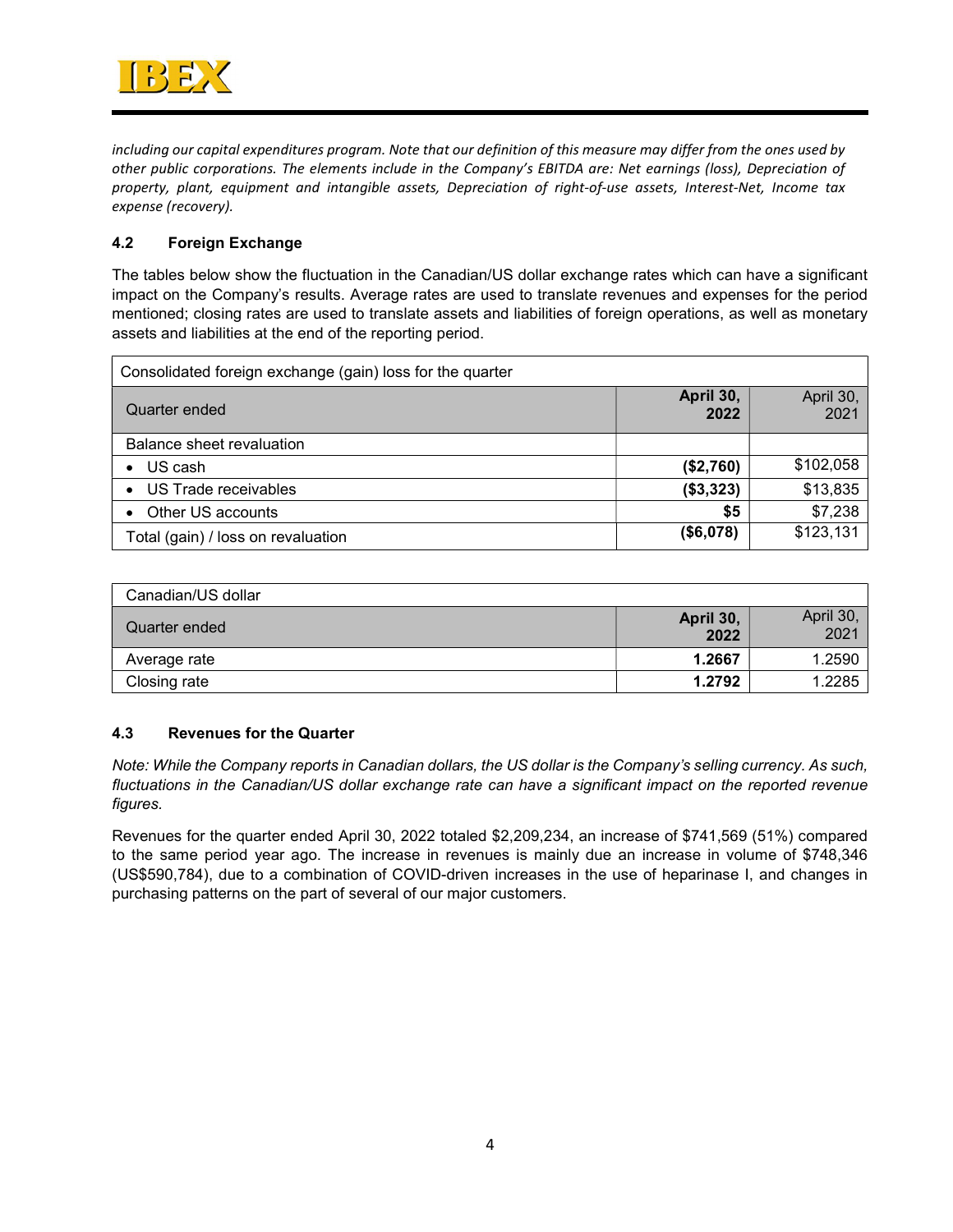

| Revenues Variations - Quarter ended  | April 30, 2022<br>vs. April 30, 2021 |
|--------------------------------------|--------------------------------------|
| Volume/mix/new products impact:      |                                      |
| Increase due to volume USD           | \$590,784                            |
| Decrease due to product mix USD      | (\$14,647)                           |
| Total increase due to volume/mix USD | \$576,137                            |
|                                      |                                      |
| Currency impact:                     |                                      |
| Total increase due to volume/mix CAD | \$729,793                            |
| Currency positive effect in CAD      | \$11,776                             |
| Total increase in CAD                | \$741,569                            |

During third quarter ended April 30, 2022, the average currency rate was 1.2667 compared to 1.2590 in the same quarter last year. This has a positive effect on revenues since the Company sells in US dollars and reports in Canadian dollars.

## 4.4 Total Expenses for the Quarter

Total expenses before taxes in the third quarter of fiscal 2022 increased by \$505,521 to \$1,639,632 compared to \$1,134,111 in the same quarter year ago, due mainly to an increase in SG&A and cost of sales, partially offset by a positive swing in foreign exchange, as explained below.

| Expense details                     |                   |                   |
|-------------------------------------|-------------------|-------------------|
| Quarter ended                       | April 30,<br>2022 | April 30,<br>2021 |
| Cost of sales <sup>1</sup>          | \$617,253         | \$527,945         |
| R&D expenses <sup>1</sup>           | \$86,932          | \$65,858          |
| SG&A expenses <sup>1</sup>          | \$816,465         | \$349,921         |
| Depreciation of PPE <sup>2</sup>    | \$35,531          | \$38,891          |
| Depreciation of right-of-use assets | \$58,056          | \$55,790          |
| Foreign exchange (gain) / loss      | (\$6,078)         | \$123,131         |
| Financial expenses - net            | \$31,473          | \$8,961           |
| Total expenses before other income  | 1,639,632         | \$1,170,497       |
| Other income (CEWS)                 | $\blacksquare$    | (\$36,386)        |
| Total expenses                      | 1,639,632         | \$1,134,111       |

1- Excludes related depreciation expense for the purposes of this presentation.

2- PPE = Property, plant and equipment and intangible assets.

## 4.4.1 Cost of Sales

The Company uses the actual-cost method of recording its production costs rather than a standard-cost method (because of the practicalities of the Company's production, the standard-cost method is unsuitable). While the actual-cost method is most suitable to the Company's processes, it does result in wide swings from quarter to quarter in the cost of sales due to the "inventory allocation" effect (if more goods are produced in a quarter than are sold, there is a positive effect on the results; the reverse is true if more goods are sold than are produced).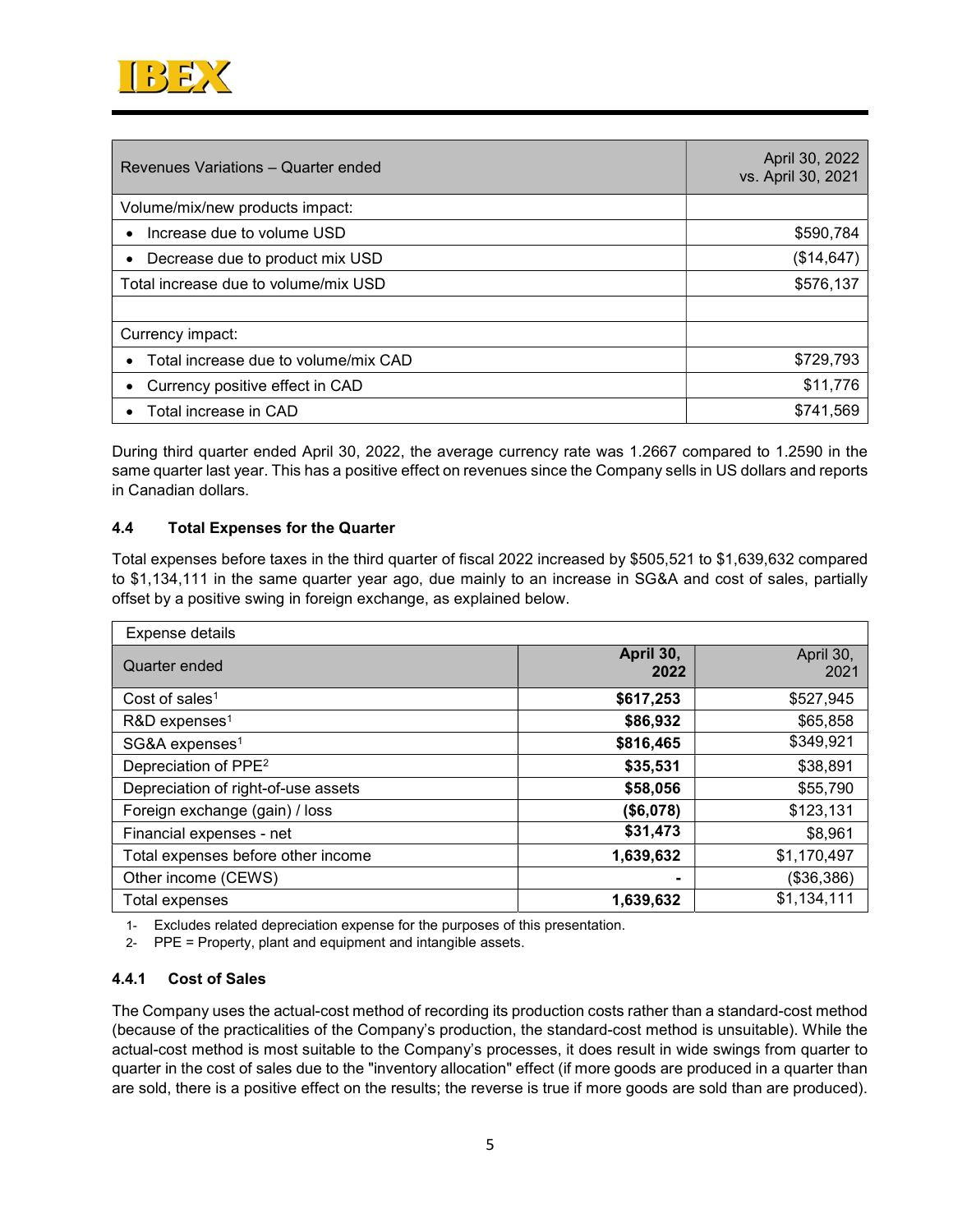

Cost of sales consists principally of the cost of supplies, royalties, manufacturing labour and the allocation of fixed overheads.

| Cost of sales              |                   |                   |
|----------------------------|-------------------|-------------------|
| Quarter ended              | April 30,<br>2022 | April 30,<br>2021 |
| Revenues                   | \$2,209,234       | \$1,467,665       |
| Cost of sales <sup>3</sup> | \$648,572         | \$563,317         |
| Gross margin %             | 71%               | 62%               |

3- Includes related depreciation expense for the purposes of this presentation.

The variance in gross margin traces to cost allocation (the level of transfer of salaries, supplies, royalties and overheads to inventory) and foreign exchange impact rather than to an increase in the costs of materials or labour.

#### 4.4.2 Research and Development Expenses

Research and development (R&D) expenses consisted primarily of personnel expenses, laboratory supplies and external service providers. During the quarter ended April 30, 2022, research and development expenses totaled \$86,932 compared to \$65,858 in the same period year ago mainly due to the development of diamine oxidase (DiaMaze®), an enzyme being developed for the nutraceutical market.

#### 4.4.3 Selling, General and Administrative Expenses

During the quarter ended April 30, 2022, selling, general and administrative (SG&A) expenses totaled \$816,465, an increase of \$466,544 from the same period year ago mainly due to an accrual of the profit sharing program (\$350K) as well as an increase in consultants (\$95K).

## 5 RESULTS OF OPERATIONS FOR THE NINE MONTHS ENDED APRIL 30, 2022

#### 5.1 Summary of Results

The Company recorded net earnings of \$1,639,631 for the nine months ended April 30, 2022 compared to a net earnings of \$732,080 for the same period year ago. This positive change of \$907,551 is primarily attributable to the increase in revenue of \$1,877,235 (see section 5.3), partially offset by an increase in expenses net of taxes of \$969,684 (see section 5.4).

This resulted in an EBIDTA of \$1,945,668, an increase of \$919,029 versus last year.

| Net earnings                          |                       |                |
|---------------------------------------|-----------------------|----------------|
| Year-to-date                          | <b>Fiscal</b><br>2022 | Fiscal<br>2021 |
| Revenues                              | \$5,822,473           | \$3,945,238    |
| Net expenses                          | \$4,182,842           | \$3,213,158    |
| Net earnings                          | \$1,639,631           | \$732,080      |
| Earnings per share, basic and diluted | \$0.06                | \$0.03         |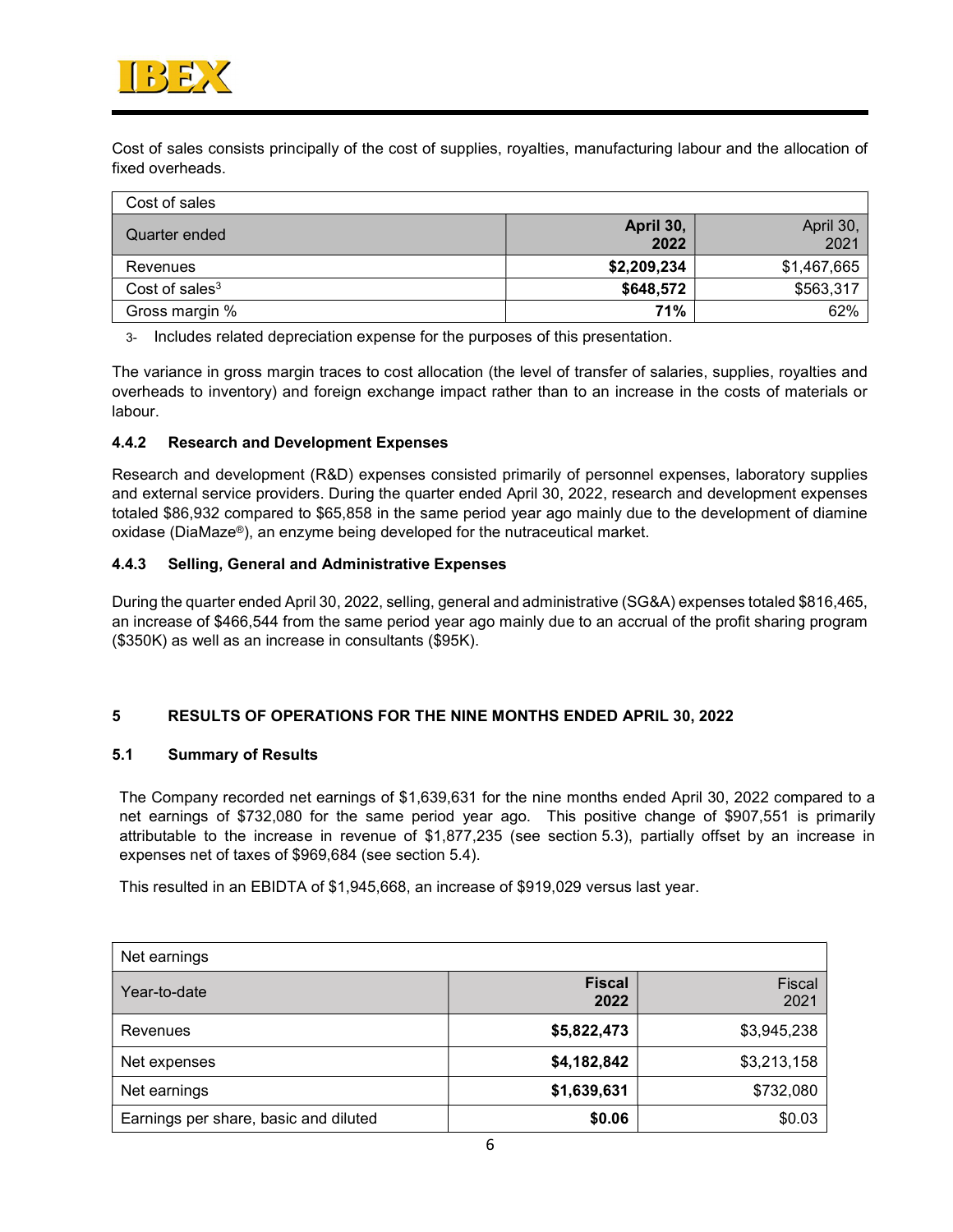

## 5.2 Foreign Exchange

The table below shows the fluctuation in the Canadian/US exchange rates which can have a significant impact on the Company's results. As mentioned in section 4.2, average rates are used to translate revenues and expenses for the period mentioned; closing rates are used to translate assets and liabilities of foreign operations, as well as monetary assets and liabilities at the end of the reporting period.

| Consolidated cumulative foreign exchange (gain) / loss |                       |                |
|--------------------------------------------------------|-----------------------|----------------|
| Year-to-date                                           | <b>Fiscal</b><br>2022 | Fiscal<br>2021 |
| Balance sheet revaluation                              |                       |                |
| • US Cash                                              | (\$21,329)            | \$202,189      |
| • US Trade receivables                                 | \$12,189              | \$940          |
| Other US accounts                                      | (\$35,282)            | \$38,392       |
| Total (gain) / loss on revaluation                     | (\$44, 422)           | \$241,521      |

| Canadian/US dollar rates |                   |                   |
|--------------------------|-------------------|-------------------|
| Year-to-date             | April 30,<br>2022 | April 30,<br>2021 |
| Average rate             | 1.2633            | 1.2893            |
| Closing rate             | 1.2792            | 1.2285            |

## 5.3 Revenues

Revenues for the nine months ended April 30, 2022 totaled \$5,822,473, an increase of \$1,877,235 due to a combination of COVID-driven increases in the use of heparinase I, and changes in quarterly purchasing patterns on the part of several of our major customers.

The positive variance can be attributed to a volume increase of \$2,220,381 (US\$1,757,666) offset by a decrease in product mix of \$268,477 (US\$212,528), and a negative currency effect of \$74,669.

| Revenues Variations - Year-to-date   | Fiscal 2022<br>vs. Fiscal 2021 |
|--------------------------------------|--------------------------------|
| Volume/mix/new products impact:      |                                |
| Increase due to volume USD           | \$1,757,666                    |
| Decrease due to product mix USD      | (\$212,528)                    |
| Total increase due to volume/mix USD | \$1,545,138                    |
|                                      |                                |
| Currency impact:                     |                                |
| Total increase due to volume/mix CAD | \$1,951,904                    |
| Currency negative effects CAD        | (\$74,669)                     |
| Total increase in CAD                | \$1,877,235                    |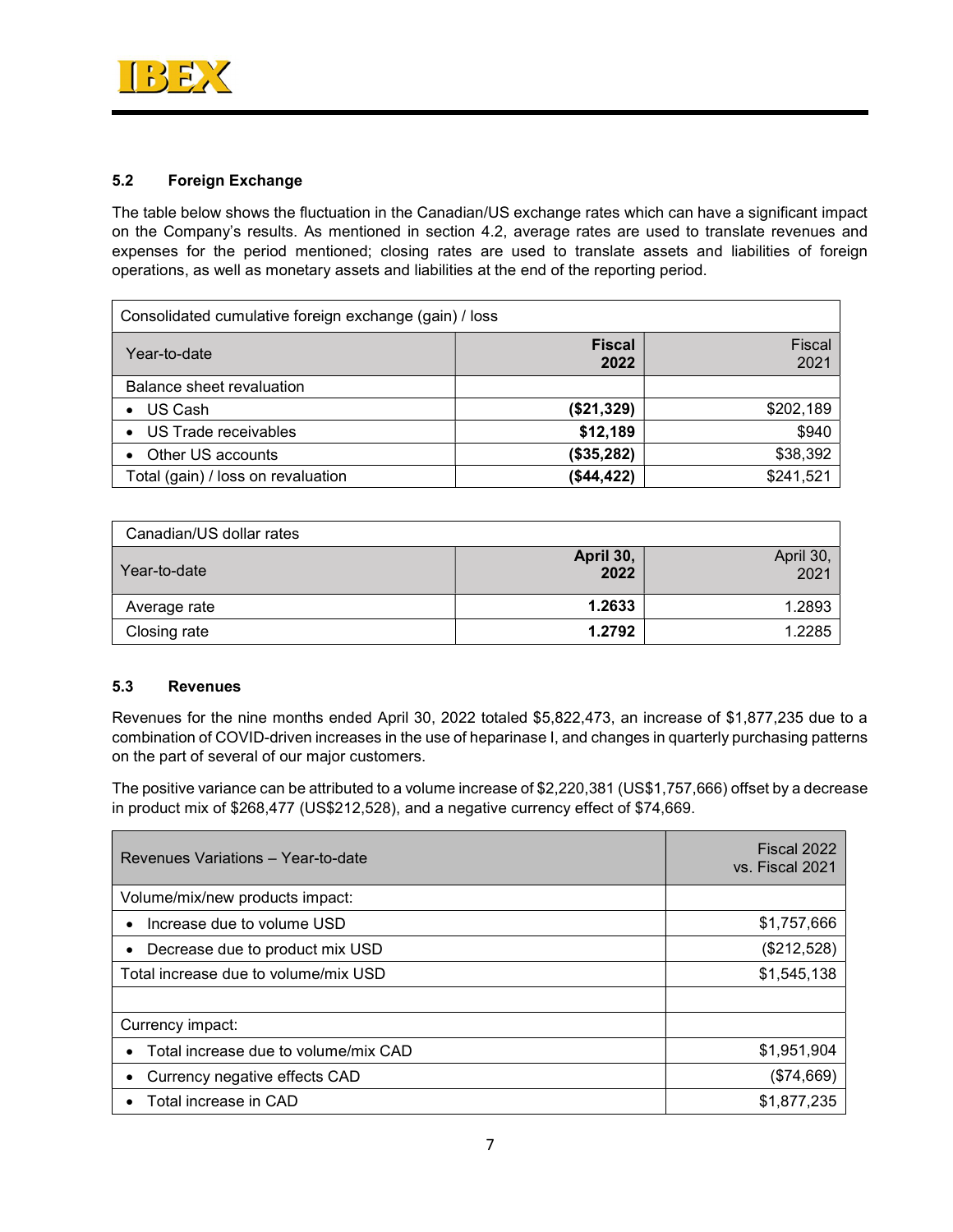

## 5.4 Total Expenses

Total expenses before taxes for the nine months ended April 30, 2022 increased by \$965,776 to \$4,182,842 compared to \$3,217,066 for the same period year ago, due to an increase in the three major expense components as explained below, offset by a foreign exchange positive impact.

| Expense details                     |                       |                |
|-------------------------------------|-----------------------|----------------|
| Year-to-date                        | <b>Fiscal</b><br>2022 | Fiscal<br>2021 |
| Cost of sales <sup>4</sup>          | \$1,778,961           | \$1,586,044    |
| R&D expenses <sup>4</sup>           | \$209,712             | \$88,223       |
| SG&A expenses <sup>4</sup>          | \$1,913,008           | \$1,232,284    |
| Depreciation of PPE                 | \$114,844             | \$131,497      |
| Depreciation of right-of-use assets | \$163,094             | \$152,818      |
| Foreign exchange loss / (gain)      | (\$44,422)            | \$241,521      |
| Financial expenses - net            | \$47,645              | \$28,939       |
| Total expenses before other income  | 4,182,842             | \$3,461,326    |
| Other income (CEWS)                 | $\blacksquare$        | (\$244, 260)   |
| Total expenses                      | 4,182,842             | \$3,217,066    |

4- Excludes related depreciation expense for the purposes of this presentation.

#### 5.4.1 Cost of Sales

Cost of Sales consists principally of the costs of supplies, royalties, manufacturing labour and the allocation of fixed overheads. For further explanation on the determination of the cost of sales, see section 4.4.1 above.

| Cost of sales              |                       |                |
|----------------------------|-----------------------|----------------|
| Year-to-date               | <b>Fiscal</b><br>2022 | Fiscal<br>2021 |
| Revenues                   | \$5,822,473           | \$3,945,238    |
| Cost of sales <sup>5</sup> | \$1,879,204           | \$1,706,293    |
| Gross margin %             | 68%                   | 57%            |

5- Includes related depreciation expense for the purposes of this presentation.

Any variance in gross margin would trace to cost allocation (the level of transfer of salaries, supplies, royalties and overheads to inventory) rather than to a decrease or increase in the costs of materials or labour.

#### 5.4.2 Research and Development Expenses

Research and development (R&D) expenses for the nine months ended April 30, 2022 totaled \$209,712 compared to \$88,223 for the same period year ago. The \$121,489 increase is mainly due to the development of diamine oxidase (DiaMaze®), an enzyme being developed for the nutraceutical market.

#### 5.4.3 Selling, General and Administrative Expenses

Selling, general and administrative (SG&A) expenses for the nine months ended April 30, 2022 totaled \$1,913,008 compared to \$1,232,284 for the same period year ago. The variance of \$680,724 is mainly due to a profit sharing program accrual (\$550K), an increase in consultants (\$72K) and stock options expense (\$152K), offset by a decrease in salaries (\$91K).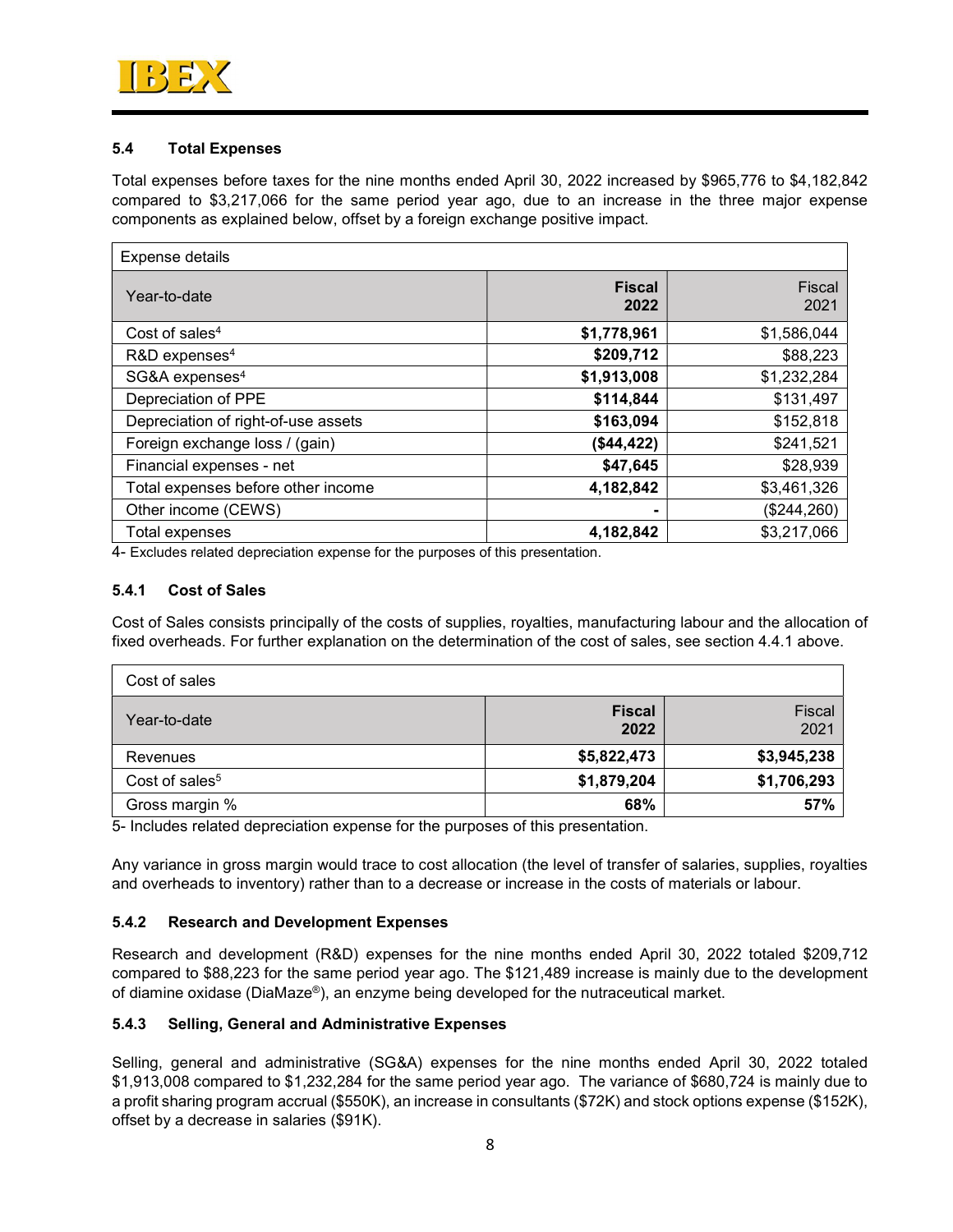

## 6 LIQUIDITY AND CAPITAL RESOURCES

Liquidity risk is the potential risk that the Company will not be able to meet its financial liabilities when due. The Company's financial liabilities include its accounts payable and accrued liabilities presented on the consolidated statement of financial position, which are due within the next 12 months. The Company manages liquidity risk by maintaining adequate cash balances to discharge its liabilities when due.

As at April 30, 2022, the Company increased its net working capital by \$1,839,892 from July 31, 2021. Cash and cash equivalents increased by \$2,525,725 from July 31, 2021 to \$6,959,626.

| As at:                    | April 30,<br>2022 | January 31,<br>2022 | October 31,<br>2021 | <b>July 31,</b><br>2021 | April 30,<br>2021 |
|---------------------------|-------------------|---------------------|---------------------|-------------------------|-------------------|
| Cash and cash equivalents | \$6,959,626       | \$6,209,764         | \$5,208,690         | \$4,433,901             | \$4,210,710       |
| Net working capital       | \$6,571,226       | \$5,942,847         | \$5,357,827         | \$4,731,334             | \$4,560,820       |

Management believes that the Company has sufficient funds to meet its obligations and planned expenditures for the ensuing twelve months as they fall due. In assessing whether the going concern assumption is appropriate, management takes into account all available information about the future, which is at least, but not limited to, twelve months from the end of the reporting period.

## 7 LOOKING FORWARD

As always, the future financial results of the Company are difficult to predict as the Company's customers have significant variations in their purchasing patterns, as it has been illustrated in the quarterly results over the past few years. The impact of COVID-19 adds further uncertainty as it is possible that some of our customers have increased their inventories over supply-chain concerns, and we expect that, with the reduction in COVID-related hospitalizations there will be a reduction in the use of heparinase-based haemostasis tests.

The Company continues to support a number of our customers who are developing of new clinical devices which contain an IBEX enzyme. Some of these may result in additional revenues in calendar 2022. However, as with all developmental projects, we cannot give assurances that any of these customer-driven projects will come to market and produce significant revenues.

We are continuing with our development of the enzyme DiaMaze® (diamine oxidase). DiaMaze® is an enzyme targeted to persons suffering from histamine intolerance and will be marketed as a nutraceutical. While we continue to make good progress, development of this product relies on a number of third-party suppliers whose deliverables have been slower than expected, due to COVID-19 constraints.

## 8 RISKS AND UNCERTAINTIES

The results of operations and financial condition of the Company are subject to a number of risks and uncertainties and are affected by a number of factors outside the control of Management.

For more information, and for a complete description of the risk factors that could materially affect the business, please refer to the corresponding sections in the Company's July 31, 2021 MD&A, as they are the same for the nine months ended April 30, 2022.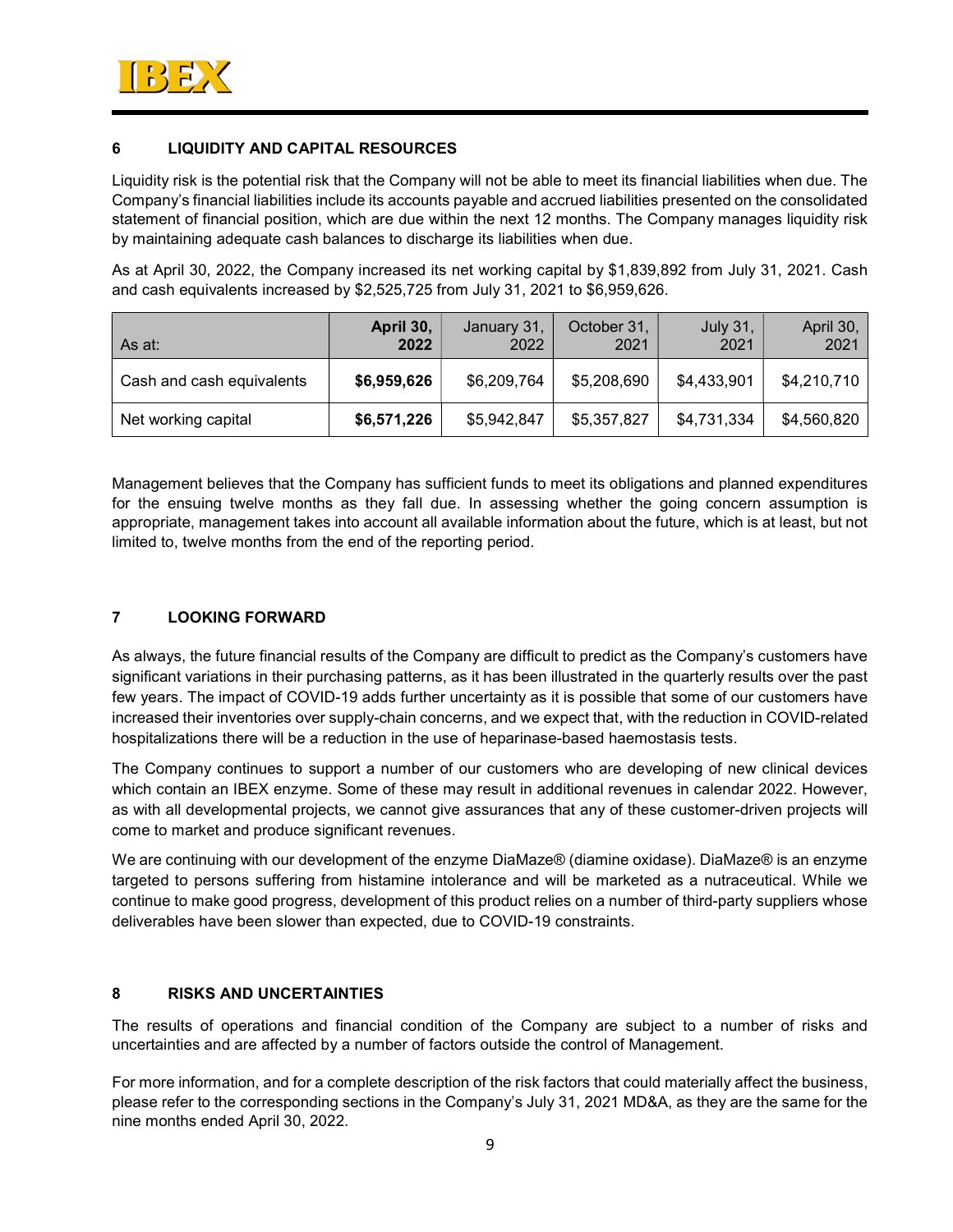

## 9 RELATED PARTY TRANSACTIONS

During the nine months ended April 30, 2022 and 2021, other than the transactions and amounts described in Note 9 in our interim financial statements, the Company did not have any other related party transactions.

### 10 CRITICAL ACCOUNTING ESTIMATES

Please refer to Note 2 of the Company's July 31, 2021 audited consolidated financial statements and the corresponding section of the July 31, 2021 MD&A to review the Company's critical accounting estimates. They were the same as those used in the interim financial statements for the nine months ended April 30, 2022.

## 11 ACCOUNTING STANDARDS AND AMENDMENTS

Please refer to Note 2 of the Company's April 30, 2022 interim financial statements.

New accounting standards, amendments and interpretations issued and effective for the Company beginning on August 1, 2020 are as follows:

IAS 1, Presentation of Financial Statements (''IAS 1''), and IAS 8, Accounting Policies, Changes in accounting Estimates and Errors (''IAS 8'')

Definition of Material (Amendments to IAS 1, Presentation of Financial Statements, and to IAS 8, Accounting Policies, Changes in Accounting Estimates and Errors) is intended to make the definition of material in IAS 1 easier to understand and is not intended to alter the underlying concept of materiality in IFRS Standards. The concept of "obscuring" material information with immaterial information has been included as part of the new definition. The threshold for materiality influencing users has been changed from "could influence" to "could reasonably be expected to influence". The definition of material in IAS 8 has been replaced by a reference to the definition of material in IAS 1.

IAS 1 and IAS 8 are applicable for annual periods beginning on or after January 1, 2020. The Company does not expect any impact in its financial statements upon the amendments of IAS 1 and IAS 8.

## 12 OUTSTANDING SHARE DATA

#### 12.1 Common Shares

As at June 9, 2022, the Company has 24,823,244 common shares outstanding.

#### 12.2 Stock options

As at June 9, 2022, the Company has 1,615,000 stock options outstanding with exercise prices ranging from \$0.14 to \$0.48 and expiry dates ranging from April 2027 to December 2031.

As at June 9, 2022, on an if-converted basis, these stock options would result in the issuance of 1,615,000 additional common shares at an aggregate exercise price of \$407,400.